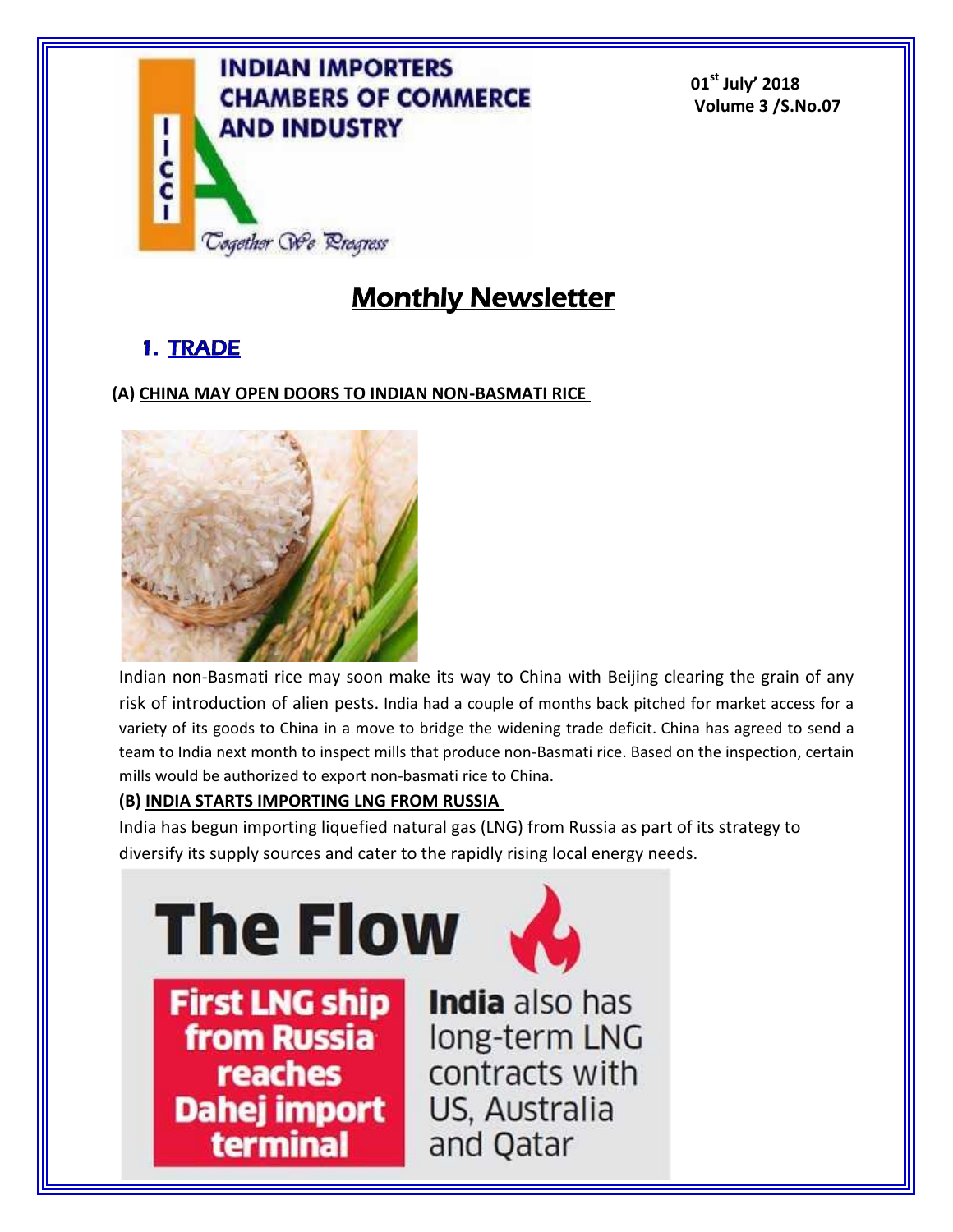Russia is the latest country to begin supplying long-term LNG to India after US, Australia and Qatar. Till two years ago, the country depended solely on Qatar for long-term supplies. India is heavily investing in building LNG import terminals and pipelines to import and supply gas across the country. India imports 45% of the total amount of natural gas it consumes. Natural gas consumption in the country rose 5% to 58 billion cubic meters in 2017-18. The government expects half of India to have access to piped gas for cooking and transport after the new city gas licensing round, which is currently underway.

**(C) INDIA'S GOLD IMPORT IS LIKELY TO FALL AT LEAST 15% IN 2018**



After a steep rise last year, gold import is likely to fall at least 15% in 2018. Gold import projection is expected to be lower for the second half of the year. The bullion market is rife with rumours of the government putting more restriction on import. Expectation is that gross import this year is to be 720 to 750 tonnes, as against 880 tonnes last year. Demand is low on account of poor investment, firming up of US interest rates and increased prices. Equity is still a preferred asset. Import has been falling since January and remained low in April. There was a 32.6% year-on-year decline to 63 tonnes. High prices will continue to dampen retail consumption and it is likely that a high proportion of old jewellery will get exchanged for new ones (instead of buying fresh).

**(D) VARANASI'S GAME-CHANGING FREIGHT VILLAGE UP, EXTENDS GATEWAY TO BANGLADESH** The country's first freight village in Varanasi, is a one-of-its-kind concept that can prove to be a game changer not just in multi-modal transportation but also in the logistics and warehousing segment of the value chain. Freight village is a specialised industrial estate to attract companies in need of logistics services and can cluster to improve their competitiveness. The concept will also bring together retailers, warehouse operators and logistics service providers supplying the regional FMCG market. It is modelled on concepts that are prevalent in Europe. The Inland Waterways Authority of India (IWAI) has been assigned the task of executing this project, the pilot of which will be in Varanasi and after that more villages will connect freight corridors in the country. This concept is also in line with the government's thrust on multi-modal transportation connectivity for seamless trade. Multi-modal transportation is the way cargo is shipped from factory to customer. The country's first multi-modal terminal at Varanasi, at an investment of Rs 1.7 billion, is likely to emerge as a major logistics gateway connecting North India with eastern and north-eastern states, extending up to Bangladesh. The ongoing construction of the Varanasi terminal, which will have waterways, rail and road connectivity, is part of the government's Rs 53.69 billion Jal Marg Vikas Project (JMVP).

## **(E) COTTON EXPORTS LIKELY TO JUMP 43% IN 2018-19**

India's cotton exports are expected to jump 43% to 10 million bales (of 170 kg each) in the 2018-19 marketing year on strong overseas demand, especially from China. The demand for Indian cotton is high as prices are almost 10% lower than the international prices. Indian cotton is quoted at Rs 46,500 per bale in the spot market, much lower than Rs 54,000 per bale in the US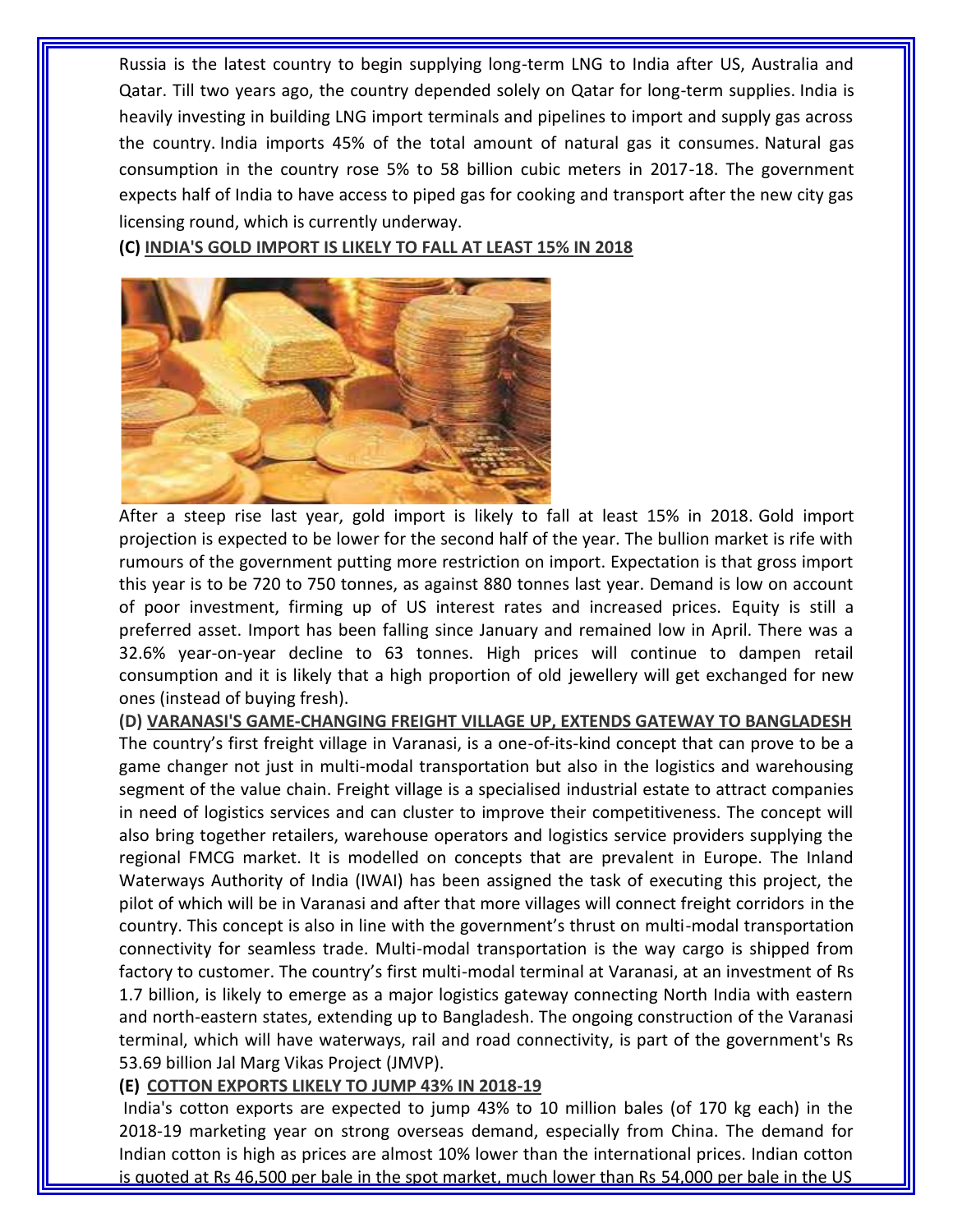and Rs 58,000 per bale in Australia. Therefore, China - the world's second largest producer - has signed an advance contract for 5 lakh bales of new cotton crop from India for delivery in November-December of the 2018-19 marketing year. Total cotton exports to China could increase to 30-40 lakh bales in the next marketing year from 10 lakh bales this year as the crop in the neighbouring country is pegged lower and its buffer stock was also getting exhausted. Out of India's total cotton shipment of 6.2 million bales undertaken till May of this marketing year, 20 lakh bales have been exported to Bangladesh; 10 lakh bales to China; 12-13 lakh bales to Vietnam; 11-12 lakh bales to Pakistan; 7-8 lakh bales to Indonesia and rest to Sri Lanka and others. India is the world's largest cotton producer and second-largest exporter. Gujarat, Karnataka, Andhra Pradesh, Madhya Pradesh and Tamil Nadu are main cotton growing states.

# **2. ECONOMY**

### **A) INDIA GROWTH FORECAST TO 7.4% FOR FY'19**

Fitch Ratings raised India growth forecast for 2018-19 to 7.4% from 7.3%, but cited higher financing costs and rising oil prices as risks to growth. For 2019-20, it estimated the country to grow at 7.5%. The economy grew at 6.7% in 2017-18. India has better macroeconomic fundamentals than in 2013 and very low foreign ownership rates in the domestic government bond market, but the current account deficit has been widening as a result of rising oil prices, reviving domestic demand and poor manufacturing export performance. Fitch also said the nearterm global growth prospects remain robust despite rising trade tensions and political risks.

# **3. GOVERNMENT CIRCULARS AND POLICIES**

| A) |  | <b>RAISE</b> | ١N |  | ODS<br>œ |
|----|--|--------------|----|--|----------|
|    |  |              |    |  |          |

India will raise duties on 30 products originating in the US, including motorcycles with engine capacity over 800 cc, fresh apples and almonds, as it strikes back against Washington's move to impose higher duties on Indian steel and aluminium exports. Motor cycles with engine capacity over 800 cc is going to attract 50% of duty, almonds 20%, walnuts 20% and apples 25%. India notified the World Trade Organisation (WTO) of its decision to suspend concessions to the US and expects around \$238.09 million of duty to be collected through the measure. India notified the WTO of imposing retaliatory tariffs on 20 items including peas, chickpeas, wheat, soybean oil, refined palmolein, coco powder, chocolate products and golf carts.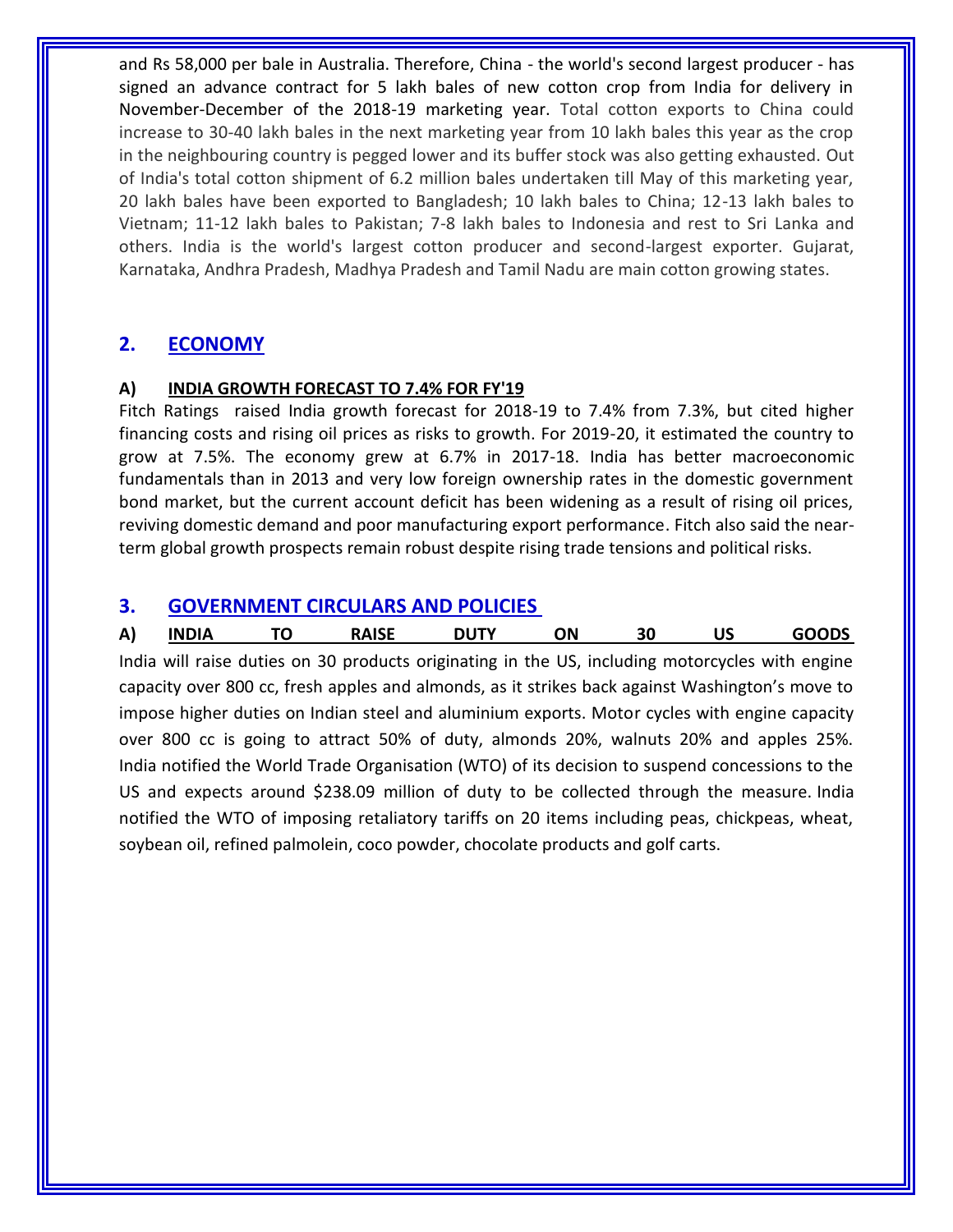# **4. GLOBAL BUZZ**

### **A) MEXICO STILL NO. 1 FOR SILVER PRODUCTION**



#### **Goldcorp's Peñasquito mine in Zacatecas**

Mexico held on to first place in global silver production last year for the eighth year in a row, a situation that shows no sign of changing. Mining firms operating in Mexico extracted a total of 196.4 million ounces of silver during the year. Despite global silver production dropping by 4.1% between 2016 and 2017, "the story was more upbeat in the case of Mexico," where the volume of production rose by 5%, or 10.1 million ounces. Mexico being the top silver producer in the world, is a consequence of the investment of firms that have made the effort to counter conditions like higher taxes and insecurity, a clear sign that miners can overcome those obstacles. Although worldwide silver production was down, demand was as strong as ever, especially in the industrial and jewelry sectors.

### **B) JAPAN SUSPENDS SALE OF CANADIAN WHEAT AFTER GMO VARIETY FOUND IN ALBERTA**

Japanese farm ministry has suspended its tender and sale of wheat from Canada after grain containing a genetically modified trait was discovered last summer in Canada's Alberta province. Canada is one of the world's largest wheat exporters. While other crops such as corn and soybeans have been widely genetically modified to improve yield or withstand threats, GMO wheat has not been approved anywhere for commercial production because of concerns by consumers. The wheat, discovered near a rural road after it survived herbicide spraying, has not been approved for commercial use.

### **C) US IMPOSES 25% TARIFF ON UP TO \$50 BILLION OF CHINESE IMPORTS**

US has approved tariffs worth \$50 billion on import of goods from China, triggering the possibility of a trade war between the world's two largest economies. China had previously said it would respond to American tariffs on \$50 billion worth of Chinese exports with retaliatory tariffs on \$50 billion of US products such as cars, planes and soybeans. After China warned it would retaliate, Trump threatened tariffs on a further \$100 billion of Chinese products. China, the world's No. 2 behind the US, has pledged to retaliate on US exports including soybeans and pork. The US imported \$505 billion of goods from China last year and exported about \$130 billion, leaving a 2017 deficit of \$376 billion.